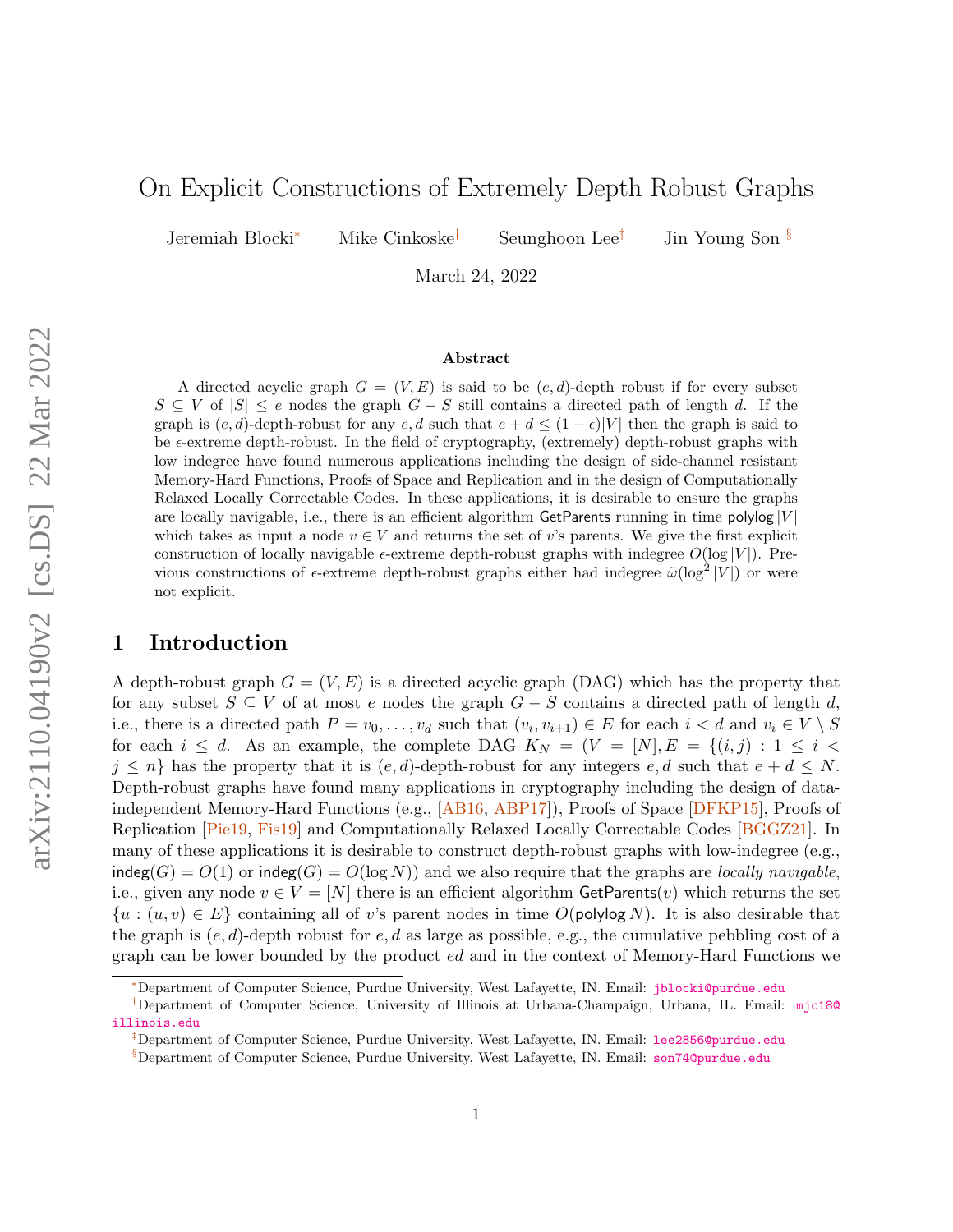would like to ensure that the cumulative pebbling cost is as large as possible  $[AS15, ABP17]$  $[AS15, ABP17]$  $[AS15, ABP17]$ . Some cryptographic constructions rely on an even stronger notion called  $\epsilon$ -extreme depth-robust graphs  $G = (V, E)$  which have the property of being  $(e, d)$ -depth-robust for any integers  $e, d$  such that  $e + d \leq (1 - \epsilon)N$ , e.g., see [\[Pie19,](#page-11-0) [MMV13\]](#page-11-1).

Erdös, Graham, and Szemeredi [\[EGS75\]](#page-10-6) gave a randomized construction of  $(e, d)$ -depth-robust graphs with  $e, d = \Omega(N)$  and maximum indegree  $O(\log N)$ . Alwen, Blocki, and Harsha [\[ABH17\]](#page-10-7) modified this construction to obtain a locally navigable construction of  $(e, d)$ -depth-robust graphs with constant indegree 2 for  $e = \Omega(N/\log N)$  and  $d = \Omega(N)$ . For any constant  $\epsilon > 0$ , Schnit-ger [\[Sch83\]](#page-11-2) constructed  $(e = \Omega(N), d = \Omega(N^{1-\epsilon}))$ -depth-robust graphs with constant indegree the indegree indeg(G) does increase as  $\epsilon$  gets smaller. These results are essentially tight as any DAG G which is  $\left(\frac{N \cdot i \cdot \text{indeg}(G)}{\log N}\right)$  $\frac{\cdot \textsf{indeg}(G)}{\log N}, \frac{N}{2^i}$  $\left(\frac{N}{2^i}\right)$ -reducible<sup>[1](#page-0-0)</sup> for any  $i \geq 1$  [\[AB16,](#page-10-0) [Val77\]](#page-11-3). If indeg( $G$ ) =  $o(\log N)$  then the graph cannot be  $(e, d)$ -depth robust with  $e, d = \Omega(N)$  and similarly if indeg(G) =  $\Theta(1)$  plugging in  $i = O(\log \log N)$  demonstrates that G cannot be  $(e = \omega(N \log \log N/\log N), d = \omega(N))$ -depthrobust.

Explicit Depth-Robust Graphs. All of the above constructions are randomized and do not yield explicit constructions of depth-robust graphs. For example, the DRSample construction of [\[ABH17\]](#page-10-7) actually describes a randomized distribution over graphs and proves that a graph sampled from the distribution is  $(e, d)$ -depth-robust with high probability. Testing whether a graph is actually  $(e, d)$ -depth-robust is computationally intractable [\[BZ18,](#page-10-8) [BLZ20\]](#page-10-9) so we cannot say that a particular sampled graph is depth-robust with 100% certainty. In fact, it might be possible for a dishonest party to build a graph  $G = (V, E)$  which looks like an honestly sampled depth-robust graph but actually contains a small (secret) depth-reducing set  $S \subseteq V$ , i.e., such that  $G - S$  does not contain any long paths. Thus, in many cryptographic applications one must assume that the underlying depth-robust graphs were generated honestly.

Li [\[Li19\]](#page-11-4) recently gave an explicit construction of constant-indegree depth-robust graphs, i.e., for any  $\epsilon > 0$ , Li constructs a family of graphs  $\{G_{N,\epsilon}\}\$  such that each  $G_{N,\epsilon}$  has N nodes, constant indegree, and is  $(\Omega(N^{1-\epsilon}), \Omega(N^{1-\epsilon}))$ -depth-robust. The construction of Li [\[Li19\]](#page-11-4) is also locally navigable, but the graphs are not as depth-robust as we would like. Mahmoody, Moran, and Vadhan  $[MMV13]$  gave an explicit construction of an  $\epsilon$ -extreme depth-robust graph for any constant  $\epsilon > 0$  using the Zig-Zag Graph Product constructions of [\[RVW00\]](#page-11-5). However, the maximum indegree is as large as  $indeg(G) \leq log^3 N$ . Alwen, Blocki, and Pietrzak [\[ABP18\]](#page-10-10) gave a tighter analysis of [\[EGS75\]](#page-10-6) showing that the randomized construction of [EGS75] yields  $\epsilon$ -extreme depth-robust graphs with  $\text{indeg}(G) = O(\log N)$  although their randomized construction is not explicit nor was the graph shown to be locally navigable.

#### 1.1 Our Contributions

We give explicit constructions of  $\epsilon$ -extreme depth-robust graphs with maximum indegree  $O(\log N)$ for any constant  $\epsilon > 0$  and we also give explicit constructions of  $(e = \Omega(N/\log N), d = \Omega(N))$ -depthrobust graphs with maximum indegree 2. Both constructions are explicit and locally navigable. In fact, our explicit constructions also satisfy a stronger property of being  $\delta$ -local expanders. A δ-local expander is a directed acyclic graph G which has the following property: for any  $r, v > 0$ 

<sup>&</sup>lt;sup>1</sup>If a DAG G is not  $(e, d)$ -depth-robust we say that it is  $(e, d)$ -reducible, i.e., there exists some set  $S \subseteq V$  of size e such that  $G - S$  contains no directed path of length d.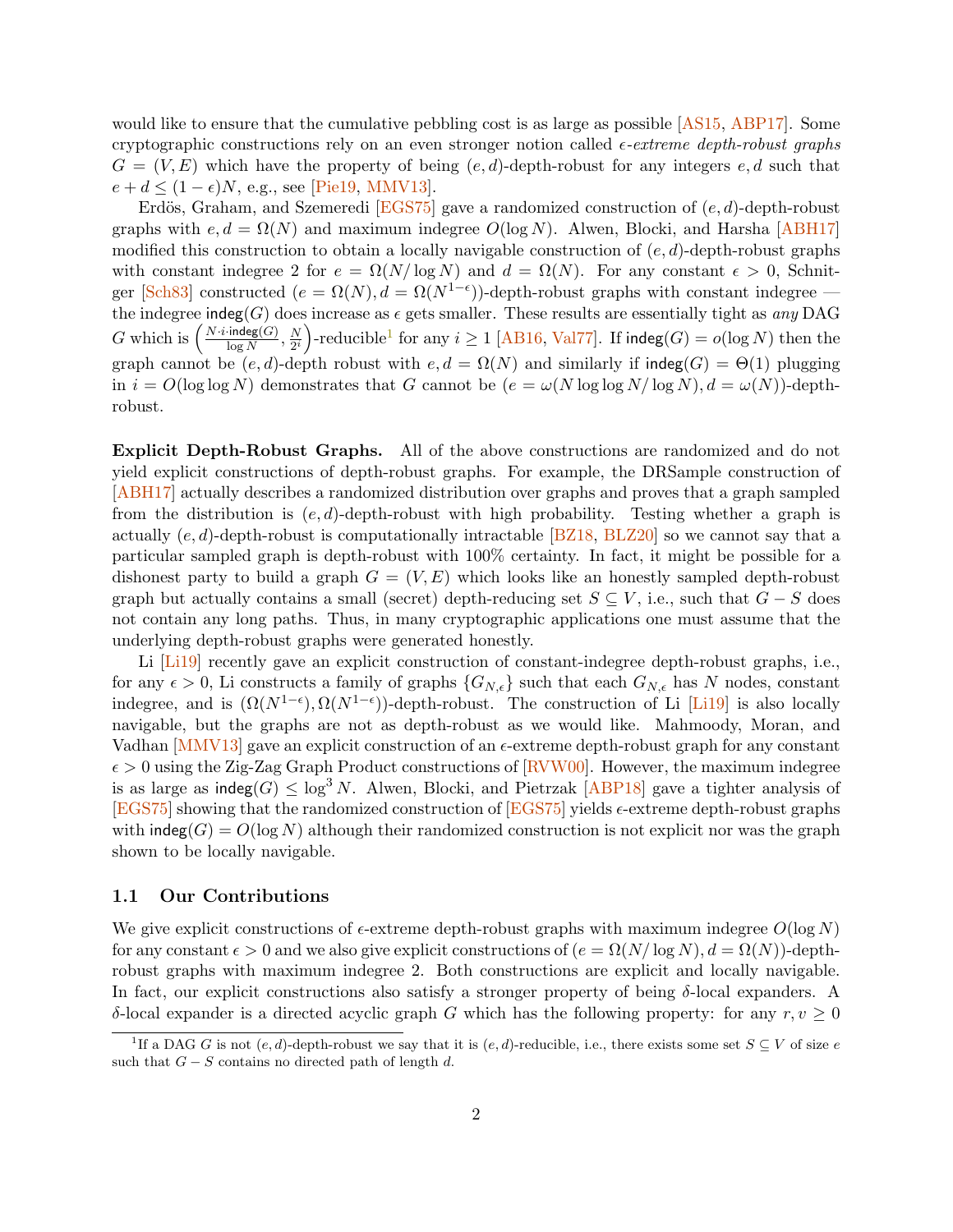and any subsets  $X \subseteq A = [v, v + r - 1]$  and  $Y \subseteq B = [v + r, v + 2r - 1]$  of at least  $|X|, |Y| \geq \delta r$ nodes the graph G contains an edge  $(x, y)$  with  $x \in X$  and  $y \in Y$ . We remark that the construction of Computationally Relaxed Locally Correctable Codes  $[\text{BGGZ21}]$  relies on a family of  $\delta$ -local expanders which is a strictly stronger property than depth-robustness — for any  $\epsilon > 0$ , there exists a constant  $\delta > 0$  such that any  $\delta$ -local expander automatically becomes  $\epsilon$ -extreme depthrobust [\[ABP18\]](#page-10-10).

#### 1.2 Our Techniques

We first provide explicit, locally navigable, constructions of δ-bipartite expander graphs with constant indegree for any constant  $\delta > 0$ . A bipartite graph  $G = ((A, B), E)$  with  $|A| = |B| = N$ is a  $\delta$ -bipartite expander if for any  $X \subseteq A$  and  $Y \subseteq B$  of size  $|X|, |Y| \geq \delta N$  the bipartite graph G contains at least one edge  $(x, y) \in E$  with  $x \in X$  and  $y \in Y$ . The notion of a  $\delta$ -bipartite expander is related to, but distinct from, classical notions of a graph expansion, e.g., we say that G is an  $(N, k, d)$ -expander if indeg $(G) \leq k$  and for every subset  $X \subseteq A$  (resp.  $Y \subseteq B$ ) we have  $|N(X)| \geq (1+d-d|X|/N)|X|$  (resp.  $|N(Y)| \geq (1+d-d|Y|/N)|Y|$ ), where  $N(X)$  is defined to be all of the neighbors of X, i.e.,  $N(X) = \{y \in B : \exists x \in X \text{ s.t. } (x, y) \in E\}$ . (Notation: We use  $N(X)$ ) (resp. N) to denote the neighbors of nodes in X (resp. number of nodes in a graph/bipartition).) Erdös, Graham, and Szemeredi [\[EGS75\]](#page-10-6) argued that a random degree  $k_{\delta}$  bipartite graph will be a  $\delta$ bipartite expander with non-zero probability where the constant  $k_{\delta}$  depends only on  $\delta$ . As a building block, we rely on an explicit, locally navigable, construction of  $(n = m^2, k = 5, d = (2 - \sqrt{3})/4$ . expander graphs for any integer m due to Gabber and Galil [\[GG81\]](#page-10-11). For any constant  $\delta > 0$  we show how any  $(N, k, d)$ -expander graph G with  $d < 0.5$  and  $k = \Theta(1)$  can be converted into a δ-bipartite expander graph G' with N nodes and maximum indegree indeg( $G'$ ) =  $\Theta(1)$ . Intuitively, the construction works by "layering"  $\ell = \Theta(1)$  copies of the  $(N, k, d)$ -expander graphs and then "compressing" the layers to obtain a bipartite graph  $G'$  with maximum indegree  $k' \leq k^{\ell}$  — paths from the bottom layer to the top layer are compressed to individual edges.

The depth-robust graph construction of Erdös et al.  $[EGS75]$  uses  $\delta$ -bipartite expanders as a building block. By swapping out the randomized (non-explicit) construction of  $\delta$ -bipartite expanders with our explicit and locally navigable construction, we obtain a family of explicit and locally navigable depth-robust graphs. Furthermore, for any  $\epsilon > 0$  we can apply the analysis of Alwen et al.  $[ABP18]$  to obtain explicit constructions of  $\epsilon$ -extreme depth-robust graphs by selecting the constant  $\delta > 0$  accordingly. Finally, we can apply a standard indegree reduction gadget of Alwen et al. [\[ABP17\]](#page-10-1) to obtain an  $(e = N/\log N, d = \Omega(N))$ -depth-robust graph with indegree 2.

## 2 Preliminaries

We use  $[N] = \{1, \ldots, N\}$  to denote the set of all integers between 1 and N and we typically use  $V = [N]$  to denote the set of nodes in our graph. It is often convenient to assume that  $N = 2^n$ is a power of 2. Given a graph  $G = (V = [N], E)$  and a subset  $S \subseteq [N]$  we use  $G - S$  to denote the graph obtained by deleting all nodes in S and removing any incident edges. Fixing a directed graph  $G = (V = [N], E)$  and a node  $v \in V$ , we use parents $(v) = \{u : (u, v) \in E\}$  to denote the parents of node v and we let  $\text{indeg}(G) = \max_{v \in [N]} |\text{parents}(v)|$  denote the maximum indegree of any node in G. We say a DAG G is  $(e, d)$ -reducible if there exists a subset  $S \subseteq [N]$  of  $|S| \le e$  nodes such that  $G-S$  contains no directed path of length d. If G is not  $(e, d)$ -reducible we say that G is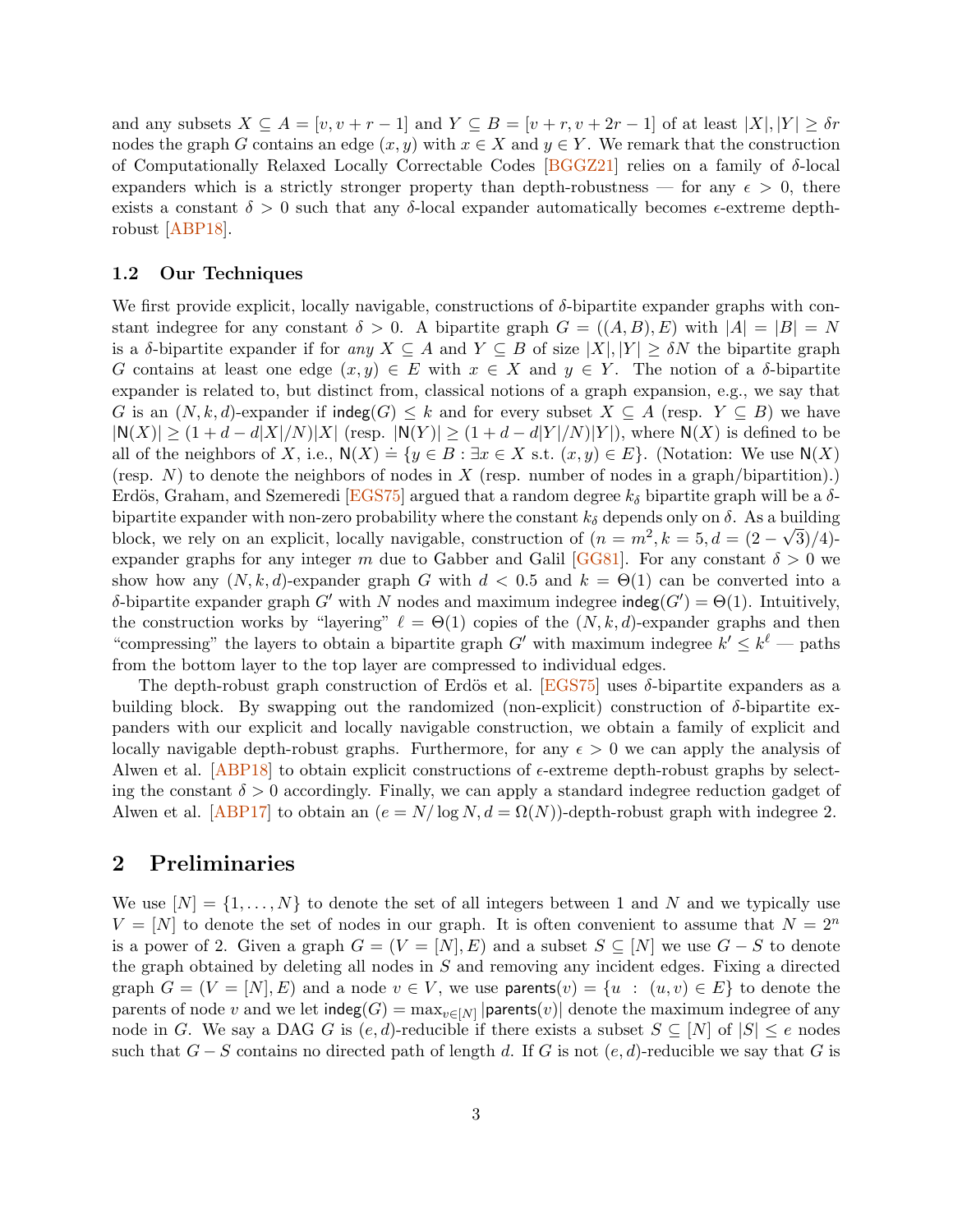$(e, d)$ -depth-robust.

We introduce the notion of a  $\delta$ -bipartite expander graph where the concept was first introduced by [\[EGS75\]](#page-10-6) and used as a building block to construct depth-robust graphs. Note that the specific name "δ-bipartite expander" was not used in [\[EGS75\]](#page-10-6). We follow the notation of [\[ABH17,](#page-10-7) [ABP18\]](#page-10-10).

Definition 2.1 A directed bipartite graph  $G = ((A, B), E)$  with  $|A| = |B| = N$  is called a  $\delta$ bipartite expander if and only if for any subset  $X \subseteq A, Y \subseteq B$  of size  $|X| \geq \delta N$  and  $|Y| \geq \delta N$ there exists an edge between  $X$  and  $Y$ .

**Remark 2.2** Observe that if  $G = ((A, B), E)$  is a  $\delta$ -bipartite expander then for any subset  $X \subseteq A$ with  $|X| \geq \delta N$  we must have  $|\mathsf{N}(X)| > (1 - \delta)N$  where  $\mathsf{N}(X) = \{y \in B : \exists x \in X \text{ s.t. } (x, y) \in E\}$ denotes the neighbors of X. If this were not the case then we could take  $Y = B \setminus N(X)$  and we have  $|Y| \geq \delta N$  and, by definition of Y, we have no edges between X and Y contradicting the assumption that  $G$  is a  $\delta$ -bipartite expander.

**Definition 2.3** A directed bipartite graph  $G = ((A, B), E)$  with  $|A| = |B| = N$  is called an  $\sqrt{ }$  $(N, k, d)$ -expander if  $|E| \leq kN$  and for every subset  $X \subseteq A$  (resp.  $Y \subseteq B$ ) we have  $|\mathsf{N}(X)| \geq$  $1 + d\left(1 - \frac{|X|}{N}\right)$  $\left\vert \frac{X|}{N}\right\rangle \right\vert\left\vert X\right\vert\text{ (resp. }\left\vert \mathsf{N}(Y)\right\vert\text{ }\geq\text{ } \left\vert 1+d\left(1-\frac{\vert Y\vert}{N}\right)\right\vert.$  $\left[\frac{Y}{N}\right] \Big|Y|$  where  $N(X) = \{y \in B : \exists x \in$  $X \text{ s.t. } (x, y) \in E \} \text{ (resp. } \mathsf{N}(Y) = \{x \in A : \exists y \in B \text{ s.t. } (x, y) \in E \}\text{)}.$ 

Gabber and Galil [\[GG81\]](#page-10-11) gave explicit constructions of  $(N = m^2, k = 5, d = (2 - \sqrt{3})/5$ ] expanders. [Lemma 2.4](#page-3-0) highlights the relationship between  $\delta$ -bipartite expanders and the more classical notion of  $(N, k, d)$ -expanders.

<span id="page-3-0"></span>**Lemma 2.4** Let  $0 < d < 1$  and let  $\delta = \frac{(d+2)-\sqrt{d^2+4}}{2d}$  $\frac{-\sqrt{a^2+4}}{2d}$ . If a directed bipartite graph  $G = ((A, B), E)$ with  $|A| = |B| = N$  is an  $(N, k, d)$ -expander for  $d < 1$  then G is a  $\delta$ -bipartite expander.

**Proof :** Consider an arbitrary subset  $X \subseteq A$  with  $|X| \geq \delta N$  and let  $Y = B \setminus N(X)$ . We want to argue that  $|Y| < \delta N$  or equivalently  $|N(X)| > (1-\delta)N$ . Without loss of generality, we may assume that  $|X| < N$  (otherwise we have  $N(X) = B$  since  $|N(X)| \ge (1 + d(1 - |X|/N))|X| = |X| = N$ ). Since G is an  $(N, k, d)$ -expander, we have that  $|\mathsf{N}(X)| \geq \left[1 + d\left(1 - \frac{|X|}{N}\right)\right]$  $\left\lfloor \frac{X|}{N} \right\rfloor \left| X \right| = - \frac{d}{N}$  $\frac{d}{N}|X|^2 + (d +$ 1)|X|. Hence, for  $N > |X| > \delta N$ , we have that

$$
|\mathsf{N}(X)| \ge -\frac{d}{N}|X|^2 + (d+1)|X|
$$
  
>  $-\frac{d}{N}(\delta N)^2 + (d+1)\delta N$   
 $\ge (1-\delta)N,$ 

where the middle inequality follows from the observation that when  $d < 1$ , the function  $f(x) =$  $-\frac{d}{N}x^2 + (d+1)x$  is an increasing function over the range  $0 \le x \le N$  and the last inequality follows N from the choice of  $\delta = \frac{(d+2)-\sqrt{d^2+4}}{2d}$  $\frac{-\sqrt{d^2+4}}{2d}$  since  $d \geq \frac{1-2\delta}{\delta-\delta^2}$  $\frac{1-2\delta}{\delta-\delta^2}$ . Now fixing an arbitrary subset  $Y \subseteq B$  with  $|Y| \geq \delta N$  and setting  $X = A \setminus N(Y)$ , a symmetric argument shows that  $|X| < \delta N$ . Thus, G is a  $\delta$ -bipartite expander.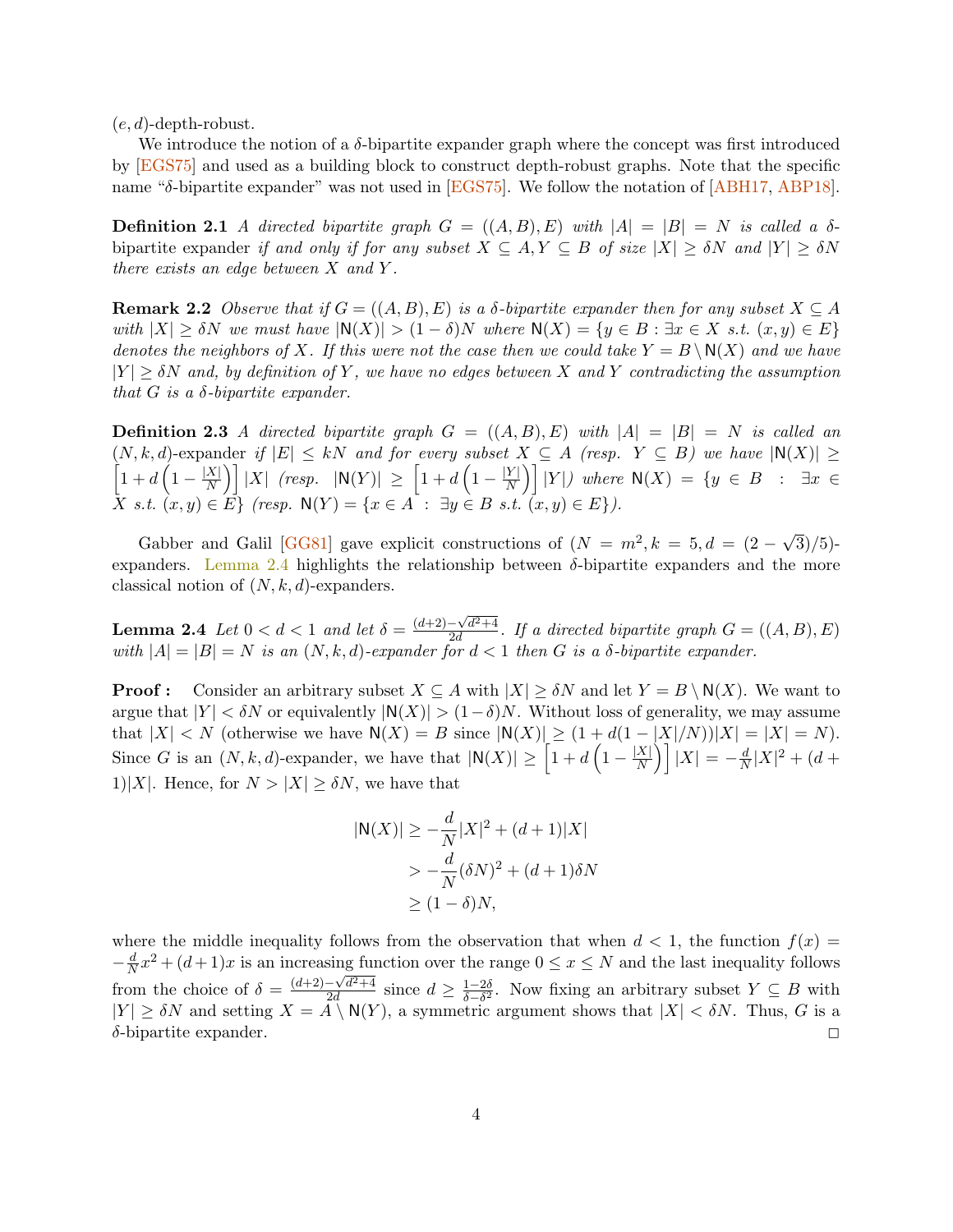## 3 Explicit Constructions of  $\delta$ -Bipartite Expanders

In this section, we give an explicit (locally navigable) construction of a  $\delta$ -bipartite expander graph for any constant  $\delta > 0$ . As a building block, we start with an explicit construction of  $(N = m^2, k =$  $5, d = (2-\sqrt{3})/4$ )-expander due to Gabber and Galil [\[GG81\]](#page-10-11). Applying [Lemma 2.4](#page-3-0) above this gives us a  $\delta$ -bipartite expander with  $\delta \approx 0.492$  whenever  $N = m^2$ . To construct depth-robust graphs we need to construct  $\delta$ -bipartite expanders for much smaller values of  $\delta$  and for arbitrary values of N, i.e., not just when  $N = m^2$  is a perfect square. We overcome the first challenge by layering the  $(N = m^2, k, d)$ -expanders of [\[GG81\]](#page-10-11) to obtain  $\delta$ -bipartite expanders for arbitrary constants  $\delta > 0$ — the indegree increases as  $\delta$  approaches 0. We overcome the second issues simply by truncating the graph, i.e., if G is a  $\delta/2$ -bipartite expander with 2N nodes then we can discard up to  $N/2$ sources and  $N/2$  sinks and the remaining graph will still be a  $\delta$ -expander.

#### 3.1 Truncation

By layering the  $(N, k, d)$ -expanders of Gabber and Galil [\[GG81\]](#page-10-11) we are able to obtain a family  ${G_{m,\delta}}_{m=1}^{\infty}$  of  $\delta$ -bipartite expanders for any constant  $\delta > 0$  such that  $G_m$  has  $N = m^2$  nodes on each side of the bipartition and constant indegree. However, our constructions of depth-robust graphs will require us to obtain a family  ${H_{N,\delta}}_{N=1}^{\infty}$  of  $\delta$ -bipartite expanders such that  $H_{N,\delta}$  has N nodes on each side of the bipartition and constant indegree. In this section, we show how the family  ${H_{N,\delta}}_{N=1}^{\infty}$  can be constructed by truncating graphs from the family  ${G_{m,\delta}}_{m=1}^{\infty}$ . Furthermore, if the construction of  $G_{m,\delta}$  is explicit and locally navigable then so is  $H_{N,\delta}$ .

For each N we define  $m(N) := \min_{m:m^2 \geq N}$  to be the smallest positive integer m such that  $m^2 \ge N$ . We first observe that for all integers  $N \ge 1$  we have  $m(N)^2 \ge N \ge m(N)^2/2$ .

<span id="page-4-0"></span>**Claim 3.1** For all  $N \ge 1$  we have  $m(N)^2 \ge N \ge m(N)^2/2$ .

**Proof :** The fact that  $m(N)^2 \geq N$  follows immediately from the definition of  $m(N)$ . For the second part it is equivalent to show that  $m(N)^2/N \leq 2$  for all  $N \geq 1$ . The ratio  $m(N)^2/N$  is maximized when  $N = (m-1)^2 + 1$  for some  $m \ge 1$ . Thus, it suffices to show that  $\frac{m^2}{(m-1)^2+1} \le 2$ for all  $m \geq 1$  or equivalently  $1 + \frac{2(m-1)}{(m-1)^2+1} \leq 2$ . The function  $f(m) = \frac{2(m-1)}{(m-1)^2+1}$  is maximized at  $m = 2$  in which case  $f(2) = 1$ . For all  $m \ge 2$  we have  $1 + \frac{2(m-1)}{(m-1)^2+1} \le 2$  and when  $m = 1$  we have  $1 + \frac{2(m-1)}{(m-1)^2+1} = 1 \leq 2$  so the claim follows. □

Suppose that for any constant  $\delta > 0$  we are given an explicit locally navigable family  $\{G_{m,\delta}\}_{m=1}^{\infty}$ of δ-bipartite expanders with  $G_{m,\delta} = ((A_{m,\delta} = \{X_1, \ldots, X_{m^2}\}, B_{m,\delta} = \{Y_1, \ldots, Y_{m^2}\}), E_{m,\delta})$ with edge set  $E_{m,\delta} = \{(X_i, Y_j) : i \in \textsf{GetParents}(m,\delta,j) \land j \leq m^2\}$  defined by an algorithm GetParents $(m, \delta, j)$ . We now define the algorithm GetParentsTrunc $(N, \delta, j) =$  GetParents $(m(N), \delta/2, j) \cap$  $\{1, \ldots, N\}$  and we define  $H_{m,\delta} = ((A'_{N,\delta} = \{a_1, \ldots, a_N\}, B'_{N,\delta} = \{b_1, \ldots, b_N\}), E'_{N,\delta})$  with edge set  $E_{N,\delta}'=\{(a_i,b_j)\;:\;i\in\mathsf{GetParentsTrunc}(N,\delta,j)\land j\leq N\}.$  Intuitively, we start with a  $\delta/2\text{-bipartite}$ expander  $G_{m,\delta/2}$  with  $N' = m(N)^2$  nodes on each side of the partition and drop  $N' - N \le N'/2$ nodes from each side of the bipartition to obtain  $H_{m,\delta}$ . Clearly, if GetParents can be evaluated in time  $O(polylog m)$  then GetParentsTrunc can be evaluated in time  $O(polylog N)$ . Thus, the family  ${H_{N,\delta}}_{N=1}^{\infty}$  is explicit and locally navigable. Finally, we claim that  $H_{m,\delta}$  is a  $\delta$ -bipartite expander.

<span id="page-4-1"></span>**Lemma 3.2** Assuming that  $G_{m,\delta}$  is a  $\delta$ -bipartite expander for each  $m \geq 1$  and  $\delta > 0$ , the graph  $H_{m,\delta}$  is a  $\delta$ -bipartite expander for each  $m \geq 1$  and  $\delta > 0$ .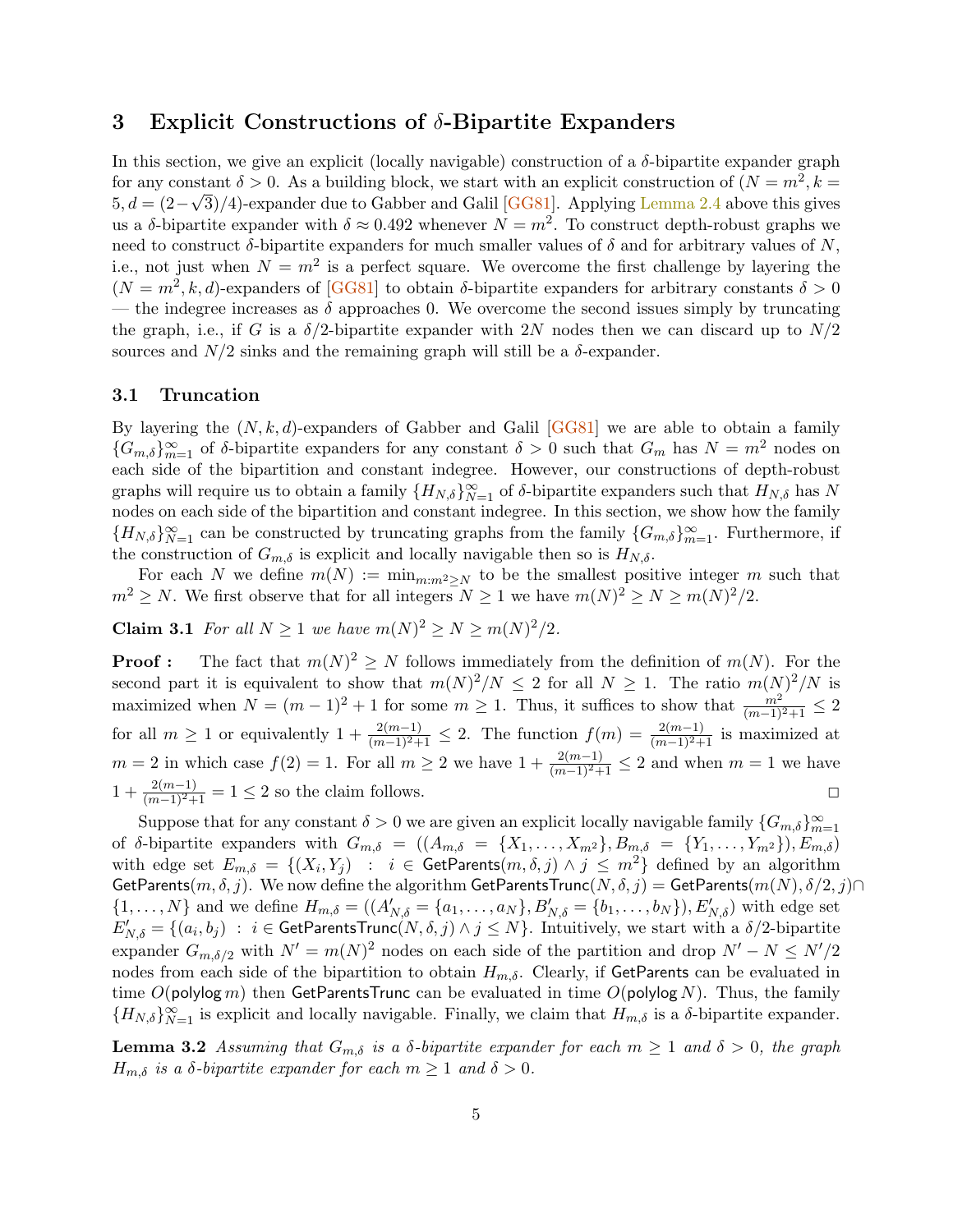**Proof :** Consider two sets  $X \subseteq \{1, ..., N\}$  and  $Y \subseteq \{1, ..., N\}$  and set  $m = m(N)$ . If  $|X| \geq \delta N$  and  $|Y| \geq \delta N$  then by [Claim 3.1](#page-4-0) we have  $|X| \geq (\delta/2)m^2$  and  $|Y| \geq (\delta/2)m^2$ . Thus, since  $G_{m,\delta/2}$  is a  $\delta/2$ -bipartite expander and  $X, Y \subseteq \{1, \ldots, m^2\}$  there must be some pair  $(i, j) \in X \times Y$ with  $i \in \textsf{GetParents}(m, \delta/2, j)$ . Since  $i \leq N$  we also have  $i \in \textsf{GetParentsTrunc}(N, \delta, j) = [N] \cap$ GetParents $(m, \delta/2, j)$ . Thus, the edge  $(a_i, b_j)$  still exists in the truncated graph  $H_{m,\delta}$ . It follows that  $H_{m,\delta}$  is a  $\delta$ -bipartite expander.

In the remainder of this section, we will focus on constructing  $G_{m,\delta}$ . In the next subsection, we first review the construction of  $(N = m^2, k = 5, d = (2 - \sqrt{3})/4$ )-expanders due to Gabber and Galil [\[GG81\]](#page-10-11).

#### 3.2 Explicit  $(N, k, d)$ -Expander Graphs

Let  $P_m \doteq \{0, 1, \ldots, m-1\} \times \{0, 1, \ldots, m-1\}$  be the set of pairs of integers  $(x, y)$  with  $0 \le$  $x, y \leq m-1$ . We can now define the family of bipartite graphs  $G_m = ((A_m, B_m), E_m)$  where  $A_m = \{X_{i,j} = (i,j) : (i,j) \in P_m\}$  and  $B = \{Y_{i,j} = (i,j) : (i,j) \in P_m\}$ . The edge set  $E_m$  is defined using the following 5 permuatations on  $P_m$ :

$$
\sigma_0(x, y) = (x, y),\n\sigma_1(x, y) = (x, x + y),\n\sigma_2(x, y) = (x, x + y + 1),\n\sigma_3(x, y) = (x + y, y),\n\sigma_4(x, y) = (x + y + 1, y),
$$

where the operation + is modulo m. Now we can define the edge set  $E_m$  as

$$
E_m = \{ (X_{i',j'}, Y_{i,j}) : \exists \ 0 \le k \le 4 \text{ such that } \sigma_k(i',j') = (i,j) \}.
$$

Gabber and Galil [\[GG81\]](#page-10-11) proved that the graph  $G_m$  is a  $(N, k, d)$ -expander with  $N = m^2$  nodes on each side of the biparition  $(A_m / B_m)$ ,  $k = 5$ , and  $d = (2 - \sqrt{3})/4$ .

It will be convenient to encode nodes using integers between 1 and  $N = m^2$  instead of pairs in  $P_m$ . define PairToInt $_m(x, y) = xm+y+1$ , a bijective function mapping pairs  $(x, y) \in \{0, 1, \ldots, m-1\}$ 1}  $\times$  {0,1,..., m - 1} to integers {1,..., m<sup>2</sup>} along with the inverse mapping IntToPair<sub>m</sub>(z) =  $\left(\left\lfloor \frac{z-1}{m}\right\rfloor\right)$  $\frac{n-1}{m},(z-1) \mod m$ . We can then redefine the permutations over the set  $\{1,\ldots,m^2\}$  as follows  $\sigma_j'(z) =$  PairToInt $_m$   $(\sigma_j$   $(\texttt{IntToPair}_m(z)))$  and we can (equivalently) redefine  $G_m = ((A_m, B_m), E_m)$ where  $A_m = \{X_1, \ldots, X_{m^2}\}, B_m = \{Y_1, \ldots, Y_{m^2}\}$  and  $E_m = \{(X_i, Y_j) : 1 \leq j \leq m^2 \land i \in$ GetParentsGG $(m, j)$ }. Here, GetParentsGG $(m, j) = \{\sigma'_0(j), \sigma'_1(j), \sigma'_2(j), \sigma'_3(j), \sigma'_4(j)\}.$ 

#### 3.3 Amplification via Layering

Given that we have constructed explicit  $\delta$ -bipartite expanders with constant indegree for a fixed  $\delta > 0$ , we will construct explicit  $\delta$ -bipartite expanders with constant indegree for any arbitrarily small  $\delta > 0$ . The construction is recursive. As our base case we define  $G_m^0 = G_m =$  $((A_m, B_m), E_m)$  where  $A_m = \{X_1, \ldots, X_{m^2}\}, B_m = \{Y_1, \ldots, Y_{m^2}\}$  and  $E_m = \{(X_i, Y_j) : 1 \leq j \leq m\}$  $j \leq m^2 \wedge i \in \text{GetParentsGG}(m, j)$  as the  $(N = m^2, k = 5, d = (2 - \sqrt{3})/4)$ -expander of Gab-ber and Galil [\[GG81\]](#page-10-11) and we define GetParentsLayered $^{1}(m, j) =$  GetParentsGG $(m, j)$ . We can then define  $G_m^{i+1} = ((A_m, B_m), E_m^{i+1})$  where  $A_m = \{X_1, \ldots, X_{m^2}\}, B_m = \{Y_1, \ldots, Y_{m^2}\}$  and  $E_m^{i+1} =$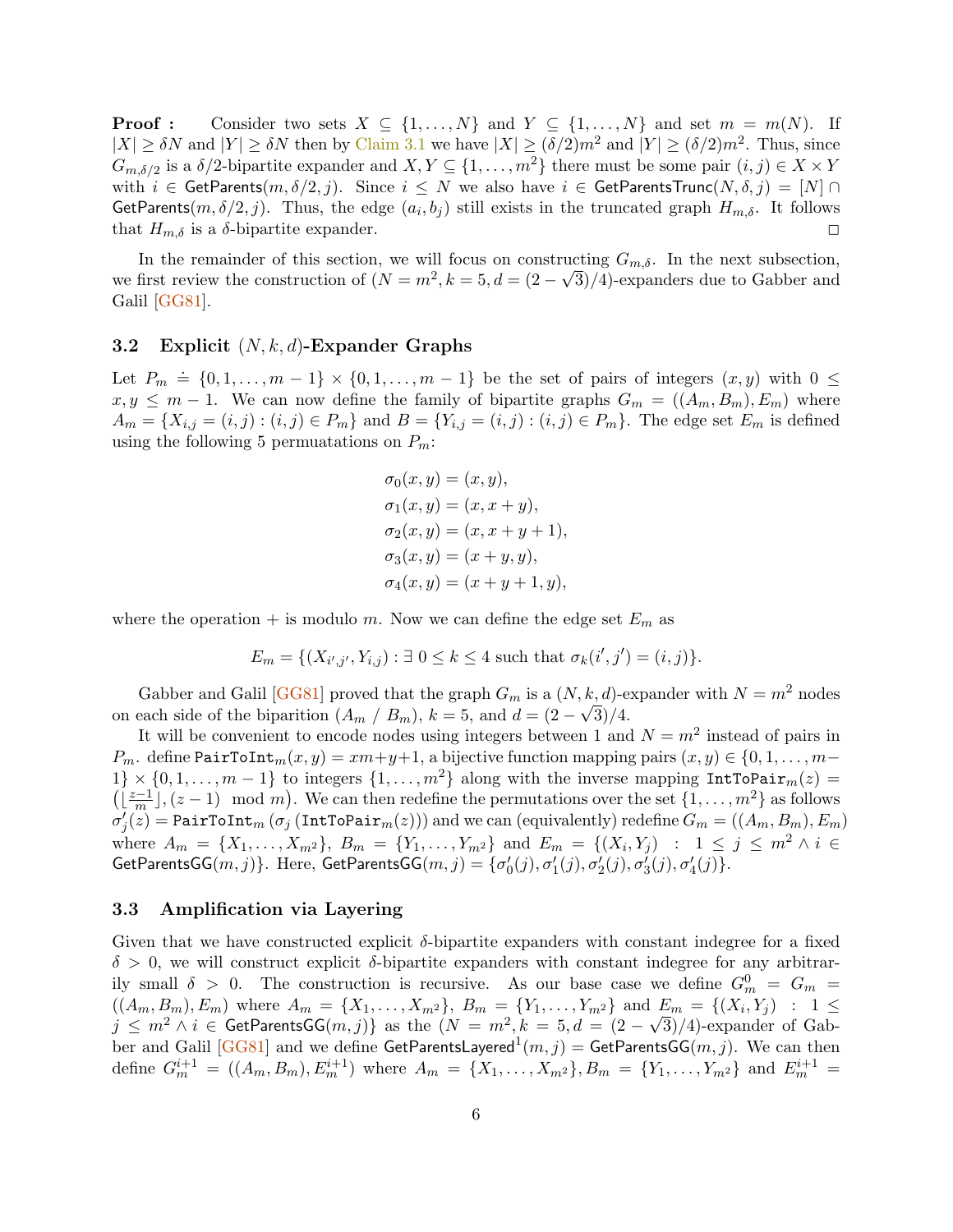$\{(X_i,Y_j) \ : \ 1 \leq j \leq m^2 \land i \in \mathsf{GetParentsLayer}^{i+1}(m,j)\}$  where  $\mathsf{GetParentsLayer}^{i+1}(m,j) = \emptyset$  $\bigcup_{j'\in\mathsf{GetParentsGG}(m,j)}\mathsf{GetParentsLayer}$  and  $i(m,j').$  Intuitively, we can form the graph  $G^i_m$  by stacking i copies of the graph  $G_m$  and forming a new bipartite graph by collapsing all of the intermediate layers. See [Figure 1](#page-6-0) for an illustration.



<span id="page-6-0"></span>Fig. 1: (a) One copy of an  $(N, k, d)$ -expander. Here, we remark that each input node has exactly k edges such that the total number of edges is  $kN$ . (b) Stack the graph  $\ell$  times to get a graph with  $(\ell + 1)$  layers. The snaked edges from the third to  $\ell<sup>th</sup>$  layer indicates that there are connected paths between the nodes. (c) Generate a new bipartite graph by collapsing all of the intermediate layers. A node u on the bottom layer  $I_1$  has an edge to a node v on the top layer  $O_\ell$  if and only if there is a path in the original graph.

We note that  $\left|\mathsf{GetParentsLayer}^{i+1}(m,j)\right| \leq k \times \left|\mathsf{GetParentsLayer}^{d^i}(m,j)\right| \leq k^{i+1}$ . [Theorem 3.3](#page-6-1) tells us that amplification by layering yields a  $\delta$ -bipartite expander. In particular, there is a constant  $L_{\delta}$  such that  $G_m^i$  is a  $\delta$ -bipartite expander whenever  $i \ge L_{\delta}$ . By our previous observation this graph has indegree at most  $k^{L_{\delta}}$  which is a constant since k and  $L_{\delta}$  are both constants.

<span id="page-6-1"></span>**Theorem 3.3** For any constant  $\delta > 0$ , there exists a constant  $L_{\delta}$  such that for any  $i \geq L_{\delta}$  the graph  $G_m^i$  is a  $\delta$ -bipartite expander with  $N = m^2$  nodes on each side of the partition.

**Proof :** Fix any subset  $Y^0 \subseteq [N]$  of size  $|Y^0| \ge \delta N$ . Let  $Y^1 \doteq \bigcup_{j \in Y^0} \mathsf{GetParentsGG}(m, j)$ , and recursively define  $Y^{i+1} = \bigcup_{j \in Y^i} \overline{\mathsf{GetParentsGG}(m, j)}$ . Since  $Y^i = \bigcup_{j \in Y^0} \mathsf{GetParentsLayer}^{i}(m, j)$ , it suffices to argue that  $|Y^i| > (1 - \delta)N$  whenever  $i \ge L_\delta \doteq \left[ \frac{\log((1 - \delta)/\delta)}{\log(1 + d\delta)} \right]$  $\frac{\log((1-\delta)/\delta)}{\log(1+d\delta)}$  + 1. To see this, we note that for each  $i \geq 0$ , either

(1) | $Y^i$ | has already reached the target size  $(1 - \delta)N$ , or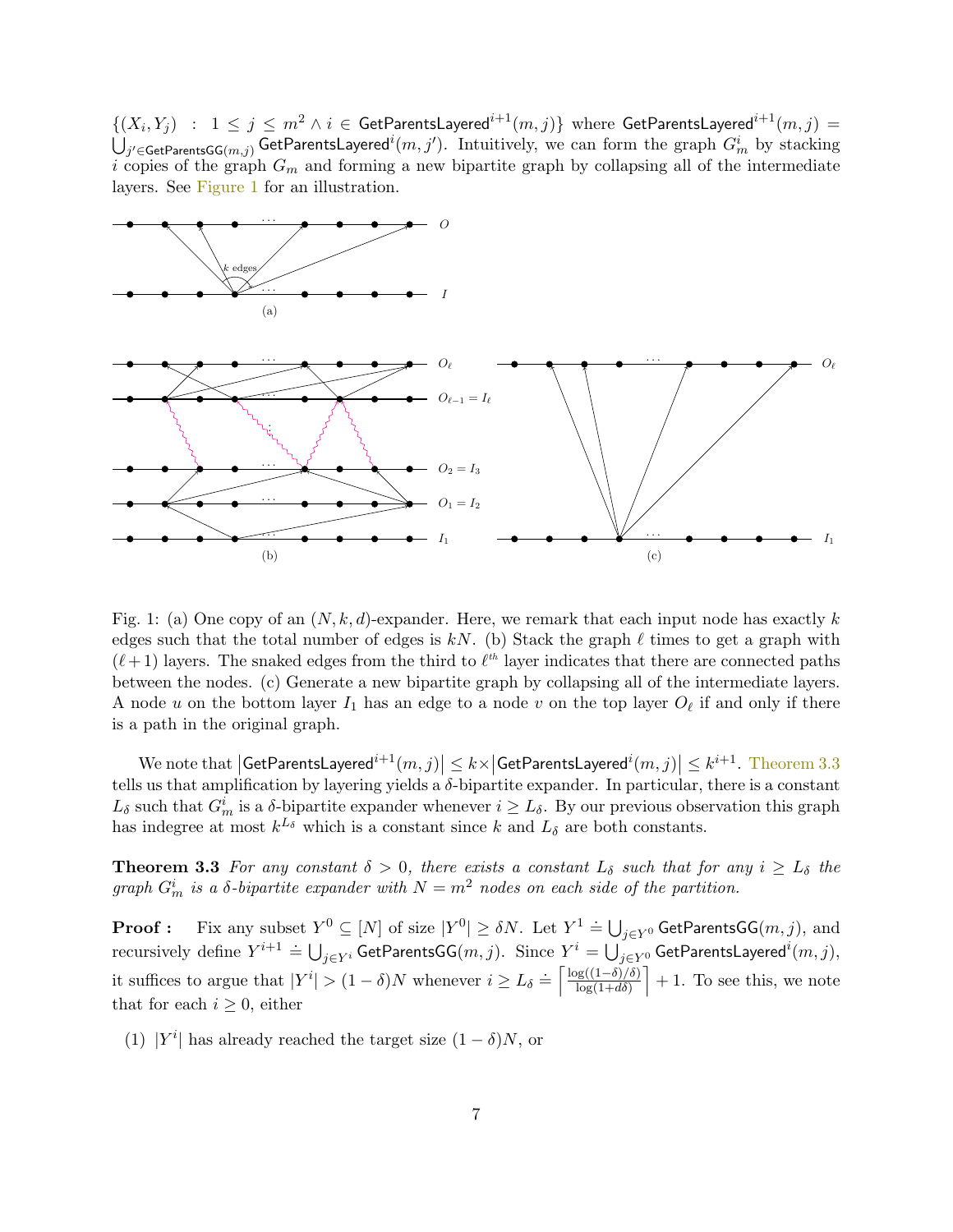(2)  $|Y^{i+1}| \geq \left[1 + d\left(1 - \frac{|Y^i|}{N}\right)\right]$  $\left\vert \frac{Y^{i}\rceil}{N}\right\rangle \right]\left\vert Y^{i}\right\vert \,\,\geq\,\,\left( 1\,+\,d\delta\right)\left\vert Y^{i}\right\vert \,\,\hbox{since $\,\,\text{GetParentsGG} \,\, \text{ defines an}\,\,\left(N,k,d\right)$-}$ expander.

It follows that  $|Y^{i+1}| \ge \min\{(1-\delta)N, (1+d\delta)^i\delta N\}$ . Now we want to find i such that  $(1+d\delta)^i\delta N$ .  $d\delta$ <sup>*i*</sup> $\delta N = (1 - \delta)N$ ; solving the equation we have  $i = \frac{\log((1 - \delta)/\delta)}{\log(1 + d\delta)}$  $\frac{\log(1-\theta)/\theta}{\log(1+d\delta)}$ . Thus, for  $i=L_{\delta}-1$  we have  $|Y^i| \geq (1-\delta)N$  and for  $i \geq L_{\delta}$  we have  $|Y^i| > (1-\delta)N$ . Thus, for  $i \geq L_{\delta}$  the graph  $G_m^i$  is a δ-bipartite expander, i.e., for any subsets  $X, Y \subseteq [N]$  of size  $|X| \geq \delta N = \delta m^2$  we must have  $\left| X \cap \bigcup_{j \in Y} \mathsf{GetParentsLayer} \right|^i(m,j) \right| > 0 \text{ as long as } i \geq L_{\delta}.$ 

#### 3.4 Final Construction of  $\delta$ -Bipartite Expanders

Based on the proof of [Theorem 3.3,](#page-6-1) we can define  $L_{\delta} \doteq \begin{bmatrix} \log((1-\delta)/\delta) \\ \log(1+d\delta) \end{bmatrix}$  $\frac{\log((1-\delta)/\delta)}{\log(1+d\delta)}$  + 1,  $G_{m,\delta} \doteq G_{m}^{L_{\delta}}$ , and obtain  $H_{N,\delta}$  by truncating the graph  $G_{m(N),\delta/2}$ . The edges are defined by the procedure GetParentsBE(N,  $\delta, j$ ) =  $[N] \cap$  GetParentsLayered<sup>L<sub>δ/2</sub> (m(N), j) — the procedure GetParentsBE is short for "Get Parents Bi-</sup> partite Expander". Formally, we have  $H_{N,\delta} = ((A_N = \{a_1, \ldots, a_N\}, B_N = \{b_1, \ldots, b_N\}), E_{N,\delta})$ where  $E_{N,\delta} = \{(a_i, b_j) : i \in \textsf{GetParentsBE}(N, \delta, j)\}.$ 

**Corollary 3.4** Fix any constant  $\delta > 0$  and define  $L_{\delta} = \begin{bmatrix} \log((1-\delta)/\delta) \\ \log(1+d\delta) \end{bmatrix}$  $\left(\frac{\log((1-\delta)/\delta)}{\log(1+d\delta)}\right] + 1$ . The graph  $G_{m}^{L_{\delta}}$  is a  $\delta$ -bipartite expander and the graph  $H_{N,\delta}$  is a  $\delta$ -bipartite expander for any integers  $m, N \geq 1$ .

**Proof :** By [Theorem 3.3](#page-6-1)  $G_m^{L_{\delta}}$  is a  $\delta$ -bipartite expander. To see that  $H_{N,\delta}$  is a  $\delta$ -bipartite expander we simply note that  $G_{m(N),\delta/2}$  is a  $\delta/2$ -bipartite expander and apply [Lemma 3.2.](#page-4-1)

## 4 Explicit Constructions of Depth Robust Graphs

We are now ready to present our explicit construction of a depth-robust graph. For any  $N = 2^n$ we define the graph  $G(\delta, N) = ([N], E(\delta, N))$  with edge set  $E(\delta, N) = \{(u, v) : v \in [N] \land u \in$ GetParentsEGS( $\delta, v, N$ ). The procedure GetParentsEGS( $\delta, v, N$ ) to compute the edges of  $G(\delta, N)$ relies on the procedure GetParentsBE which computes the edges of our underlying bipartite expander graphs. We remark that our construction is virtually identical to the construction of [\[EGS75\]](#page-10-6) except that the underlying bipartite expanders are replaced with our explicit constructions from the last section.

Algorithm 1 GetParentsEGS( $\delta, v, N$ )

1: procedure  $GETPARENTSEGS(\delta, v, N)$ 2:  $P = \{v - 4n, ..., v - 1\}$ <br>3: **for**  $t = 1$  to  $\lceil \log_2 v \rceil$  **d** 3: **for**  $t = 1$  to  $\left[\log_2 v\right]$  do<br>4:  $m = |v/2^t|$ 4:  $m = |v/2^t|$ 5:  $x = v \mod 2^t$ 6:  $B = \text{GetParentsBE}(2^t, L_{\delta/5}, x+1)$ 7: for  $y \in B$  do<br>8:  $P = P \cup \{$  $P = P \cup \{(m - i)2^{t} + y : 1 \leq i \leq \min\{m, 10\}\}\$ 9: **return**  $P \cap \{1, ..., N\}$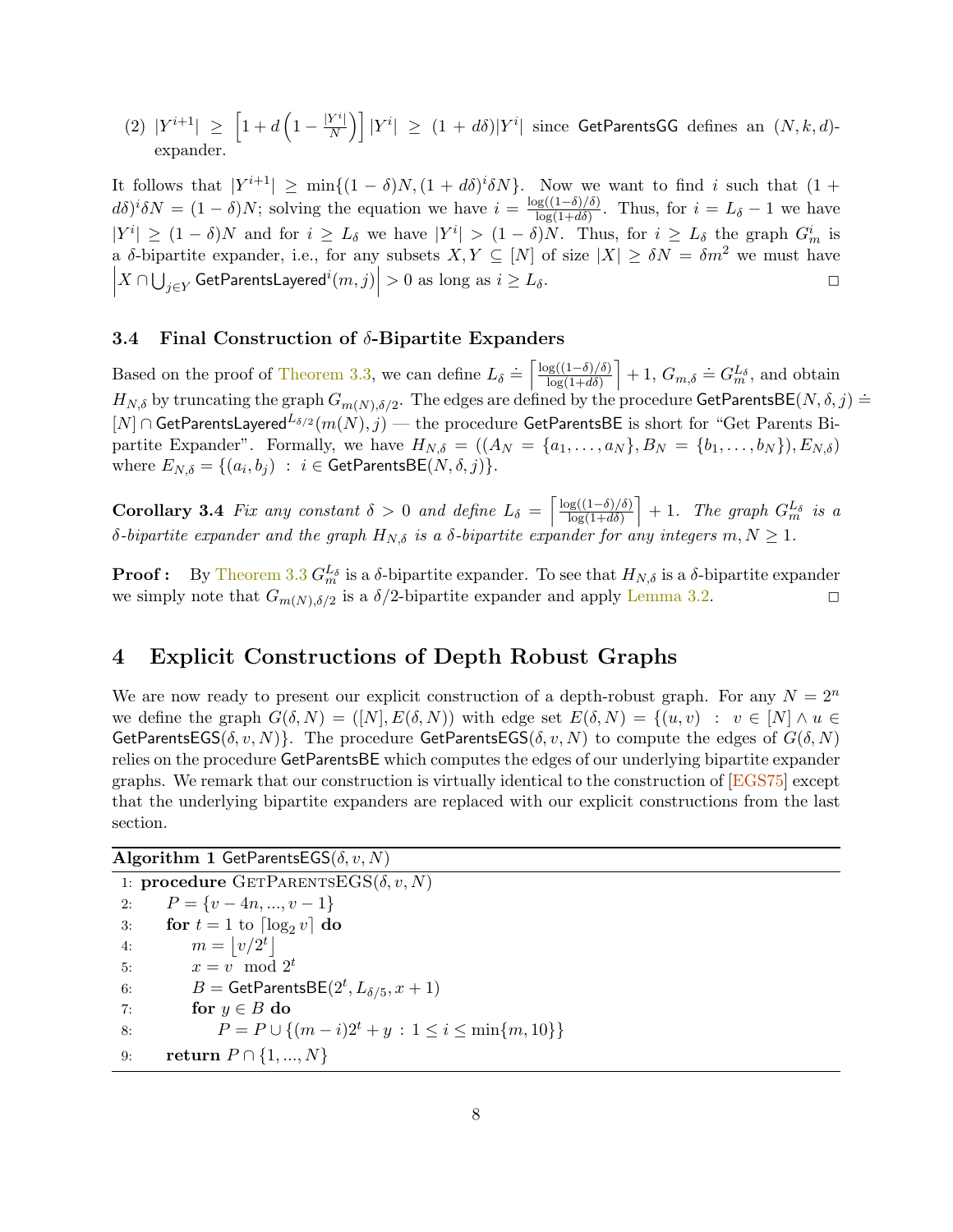Note that for any constant  $\delta > 0$  and any integer  $n \geq 1$ , the graph  $G(\delta, N)$  defined by GetParentsEGS( $\delta, \cdot, N$ ) has  $N = 2^n$  nodes and maximum indeg indeg( $G(\delta, N) = O(n) = O(\log N)$ .

Erdös, Graham, and Szemeredi [\[EGS75\]](#page-10-6) showed that the graph  $G(\delta, N)$  is a  $\delta$ -local expander as long as the underlying bipartite graphs are  $\delta/5$ -bipartite expanders.

<span id="page-8-3"></span>**Theorem 4.1** ([\[EGS75\]](#page-10-6)) For any  $\delta > 0$  the graph  $G(\delta, N)$  is a  $\delta$ -local expander.

[Theorem 4.2](#page-8-0) says that any δ-local expander is also  $(e, d = N - e^{\frac{1+\gamma}{1-\gamma}})$  $\frac{1+\gamma}{1-\gamma}$ -depth-robust for any constant  $\gamma > 2\delta$ . The statement of [Theorem 4.2](#page-8-0) is implicit in the analysis of Alwen et al. [\[ABP18\]](#page-10-10). We include the proof for completeness.

<span id="page-8-0"></span>**Theorem 4.2** Let  $0 < \delta < 1/4$  be a constant and let  $\gamma > 2\delta$ . Any  $\delta$ -local expander on N nodes is  $(e, d=N-e\frac{1+\gamma}{1-\gamma})$  $\frac{1+\gamma}{1-\gamma}$ )-depth-robust for any  $e \leq N$ .

**Proof :** Let G be a δ-local expander with  $\delta < 1/4$  and  $\gamma > 2\delta$  and let  $S \subseteq [N]$  denote an arbitrary subset of size  $|S| = e$ . To show that  $G-S$  has a path of length  $d = N - e \frac{1+\gamma}{1-\gamma}$  we rely on two lemmas [\(Lemma 4.3,](#page-8-1) [Lemma 4.4\)](#page-8-2) due to Alwen et al. [\[ABP18\]](#page-10-10). We first introduce the notion of a  $\gamma$ -good node. A node  $x \in [N]$  is  $\gamma$ -good under a subset  $S \subseteq [N]$  if for all  $r > 0$  we have  $|I_r(x) \setminus S| \ge \gamma |I_r(x)|$ and  $|I_r^*(x)\backslash S| \ge \gamma |I_r^*(x)|$ , where  $I_r(x) = \{x - r - 1, ..., x\}$  and  $I_r^*(x) = \{x + 1, ..., x + r\}$ .

<span id="page-8-1"></span>Lemma 4.3 ( $[ABP18, EGS75]$  $[ABP18, EGS75]$  $[ABP18, EGS75]$ ) Let  $G = (V = [N], E)$  be a  $\delta$ -local expander and let  $x < y \in [N]$ both be  $\gamma$ -good under  $S \subseteq [N]$  then if  $\delta < \min(\gamma/2, 1/4)$  then there is a directed path from node x to node y in  $G-S$ .

<span id="page-8-2"></span>**Lemma 4.4 ([\[ABP18\]](#page-10-10))** For any DAG  $G = ([N], E)$  and any subset  $S \subseteq [N]$  of nodes at least  $N-|S|\frac{1+\gamma}{1-\gamma}$  $\frac{1+\gamma}{1-\gamma}$  of the remaining nodes in G are  $\gamma$ -good with respect to S.

Applying [Lemma 4.4](#page-8-2) at least  $d = N - e^{\frac{1+\gamma}{1-\gamma}}$  $\frac{1+\gamma}{1-\gamma}$  nodes  $v_1, \ldots, v_d$  are  $\gamma$ -good with respect to S. Without loss of generality, we can assume that  $v_1 < v_2 < \ldots < v_d$ . Applying [Lemma 4.3](#page-8-1) for each  $i \leq d$ , there is a directed path from  $v_i$  to  $v_{i+1}$  in  $G - S$ . Concatenating all of these paths we obtain one long directed path containing all of the nodes  $v_1, \ldots, v_d$ . Thus,  $G - S$  contains a directed path of length  $d = N - e^{\frac{1+\gamma}{2}}$ . length  $d = N - e^{\frac{1+\gamma}{1-\gamma}}$  $1-\gamma$ . The contract of the contract of the contract of the contract of the contract of the contract of the contract of the contract of the contract of the contract of the contract of the contract of the contract of the contrac

As an immediate corollary of [Theorem 4.1](#page-8-3) and [Theorem 4.2](#page-8-0) we have

<span id="page-8-4"></span>Corollary 4.5 Let  $0 < \delta < 1/4$  be a constant and let  $\gamma > 2\delta$  then the graph  $G(\delta, N)$  is  $(e, d =$  $N - e \frac{1+\gamma}{1-\gamma}$  $\frac{1+\gamma}{1-\gamma}$ )-depth-robust for any  $e \leq N$ .

#### 4.1 Explicit Extreme Depth-Robust Graphs

We also obtain explicit constructions of  $\epsilon$ -extreme depth-robust graphs which have found applications in constructing Proofs of Space and Replication [\[Pie19\]](#page-11-0), Proofs of Sequential Work [\[MMV13\]](#page-11-1), and in constructions of Memory-Hard Functions [\[ABP18\]](#page-10-10).

**Definition 4.6 ([\[ABP18\]](#page-10-10))** For any constant  $\epsilon > 0$ , a DAG G with N nodes is  $\epsilon$ -extreme depthrobust if and only if G is  $(e, d)$ -depth-robust for any  $e + d \leq (1 - \epsilon)N$ .

When we set  $\delta_{\epsilon}$  appropriately the graph  $G(\delta_{\epsilon}, N = 2^{n})$  is  $\epsilon$ -extremely depth robust.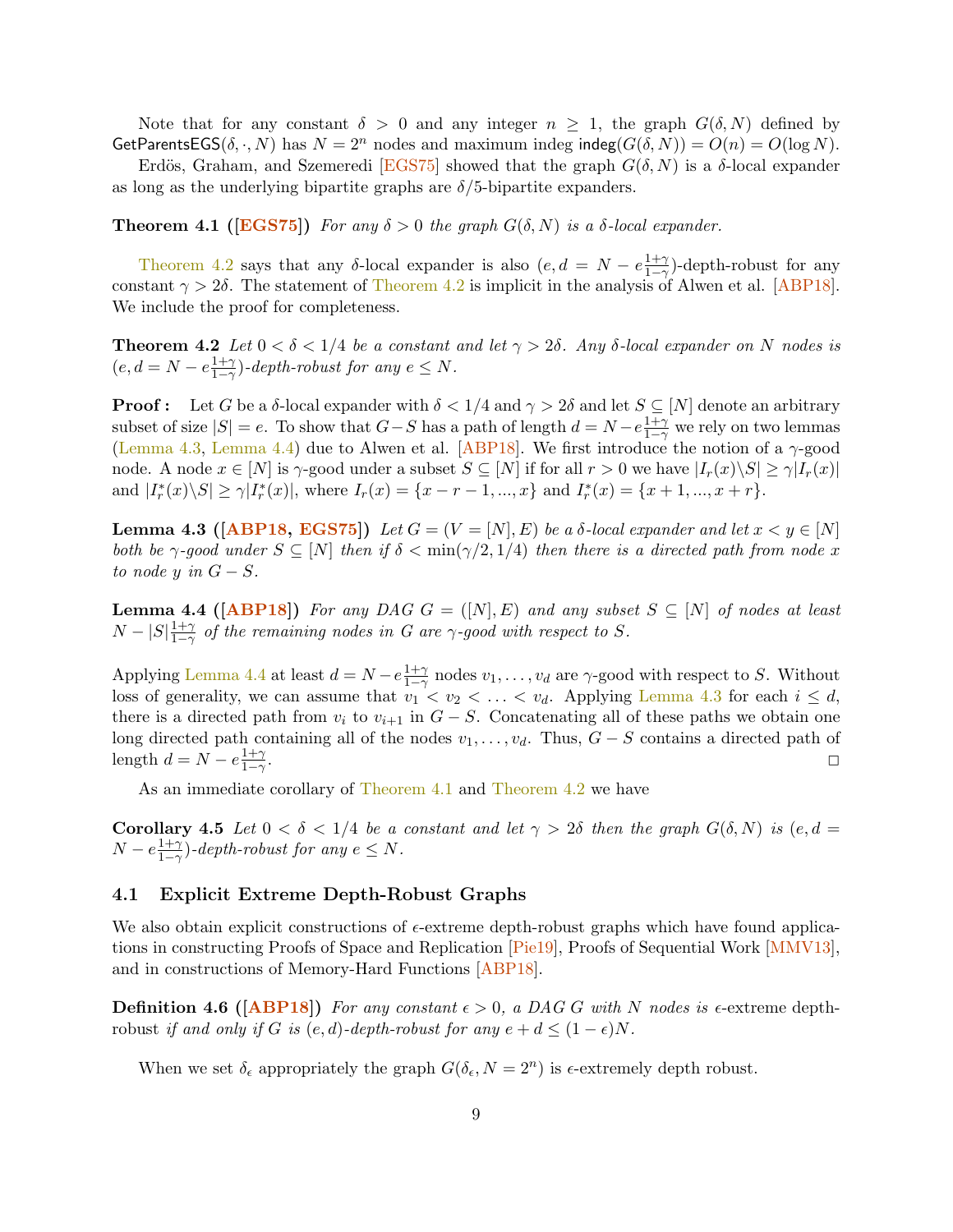**Corollary 4.7** Given any constant  $\epsilon > 0$  we define  $\delta_{\epsilon}$  to be the unique value such that  $1+\epsilon = \frac{1+2.1\delta_{\epsilon}}{1-2.1\delta_{\epsilon}}$  if  $\epsilon \leq 1/3$  and  $\delta_{\epsilon} = \delta_{1/3}$  for  $\epsilon > 1/3$ . For any integer  $n \geq 1$  the graph  $G(\delta_{\epsilon$ depth robust.

**Proof:** Set  $\gamma = 2.1\delta_{\epsilon}$  and observe that  $\delta_{1/3} \leq 0.07 \leq 1/4$  and for  $\epsilon < 1/3$  we have  $\delta_{\epsilon} \leq \delta_{1/3} \leq 1/4$ so we can apply [Corollary 4.5](#page-8-4) to see that  $G(\delta_{\epsilon}, N = 2^n)$  is  $(e, d = N - e^{\frac{1+2.1\delta_{\epsilon}}{1-2.1\delta_{\epsilon}}} )$ -depth robust for any  $e \leq N$ . Since  $\frac{1+2.1\delta_{\epsilon}}{1-2.1\delta_{\epsilon}} = (1+\epsilon)$  it follows that the graph is  $\epsilon$ -extreme depth robust.

#### 4.2 Depth-Robust Graphs with Constant Indegree

In some applications it is desirable to ensure that our depth-robust graphs have constant indegree. We observe that we can apply a result of Alwen et al. [\[ABP17\]](#page-10-1) to transform the DAG  $G(\delta, N)$  =  $(V = [N], E(\delta, N))$  with maximum indegree  $\beta = \beta_{\delta, N}$  into a new DAG  $H_{\delta, N} = ([N] \times [\beta], E'(\delta, N))$ with  $N' = 2N\beta$  nodes and maximum indegree 2. Intuitively, the transformation reduces the indegree by replacing every node  $v \in [N]$  from  $G(\delta, N)$  with a path of  $2\beta$  nodes  $(v, 1), \ldots, (v, 2\beta)$ and distributing the incoming edges accross this path. In particular, if  $v$  has incoming edges from nodes  $v_1, \ldots, v_\beta$  in  $G(\delta, N)$  then for each  $i \leq \beta$  we will add an edge from the node  $(v_i, 2\beta)$  to the node  $(v, i)$ . This ensures that each node  $(v, i)$  has at most two incoming edges. Formally, the algorithm GetParentsLowIndeg( $\delta, v', N$ ) takes as input a node  $v' = (v, i)$  and (1) initializes  $P' = \{(v, i-1)\}\$ if  $i > 1$ ,  $P' = \{(v-1, 2\beta)\}\$ if  $i = 1$  and  $v > 1$  and  $P' = \{\}\$ otherwise, (2) computes P = GetParentsEGS( $\delta, v, N$ ), (3) sets  $u = P[i]$  to be the *i*th node in the set P, and (4) returns  $P' \cup \{(u, 2\beta)\}$ . It is easy to verify that the algorithm GetParentsLowIndeg runs in time polylog N.

**Corollary 4.8** Let  $0 < \delta < 1/4$  be a constant and let  $\gamma > 2\delta$  then the graph  $H_{\delta,N}$  is  $(e, d)$  $N\beta - e\beta \frac{1+\gamma}{1-\gamma}$  depth-robust for any  $e \leq N$ .

**Proof :** (Sketch) Alwen et al. [\[ABP17\]](#page-10-1) showed that applying the indegree reduction procedure above to any  $(e, d)$ -depth-robust graph with maximum indegree  $\beta$  yields a  $(e, d\beta)$ -depth-robust graph. The claim now follows directly from [Theorem 4.1](#page-8-3) and [Theorem 4.2.](#page-8-0)  $\Box$ 

### 5 Conclusion

We give the first explicit construction of  $\epsilon$ -extreme depth-robust graphs  $G = (V = [N], E)$  with indegree  $O(\log N)$  which are locally navigable. Applying an indegree reduction gadget of Alwen et al.  $[ABP17]$  we also obtain the first explicit and locally navigable construction of  $(\Omega(N/\log N), \Omega(N))$ depth-robust graphs with constant indegree. Our current constructions are primarily of theoretical interest and we stress that we make no claims about the practicality of the constructions as the constants hidden by the asymptotic notation are large. Finding explicit and locally navigable constructions of  $(c_1N/\log N, c_2N)$ -depth-robust graphs with small indegree for reasonably large constants  $c_1, c_2 > 0$  is an interesting and open research challenge. Similarly, finding explicit and locally navigable constructions of  $\epsilon$ -extreme depth-robust graphs  $G = (V = [N], E)$  with indegree  $c_{\epsilon}$  log N for smaller constants  $c_{\epsilon}$  remains an important open challenge.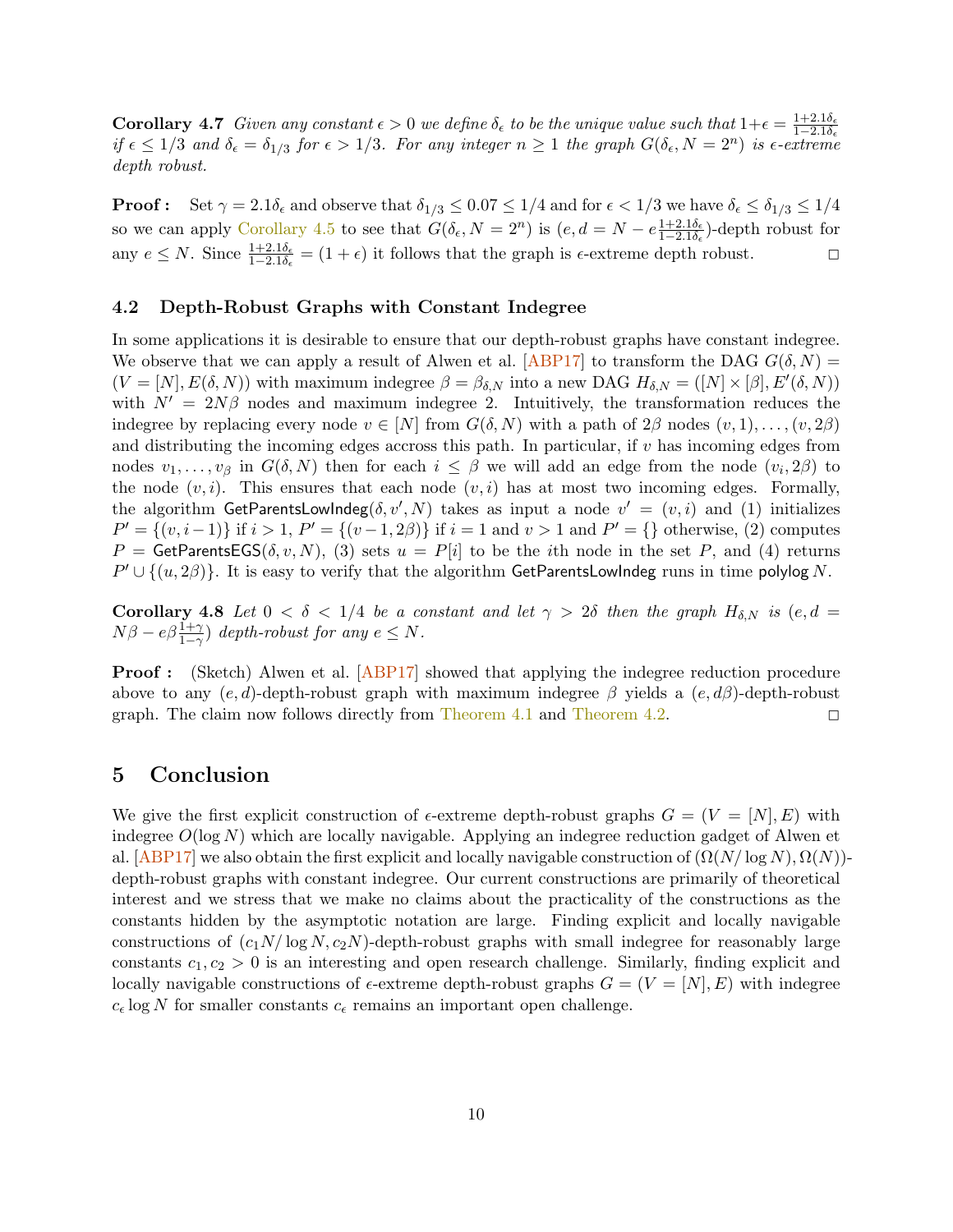## References

- <span id="page-10-0"></span>[AB16] Joël Alwen and Jeremiah Blocki. Efficiently computing data-independent memory-hard functions. In Matthew Robshaw and Jonathan Katz, editors, CRYPTO 2016, Part II, volume 9815 of LNCS, pages 241–271. Springer, Heidelberg, August 2016.
- <span id="page-10-7"></span>[ABH17] Joël Alwen, Jeremiah Blocki, and Ben Harsha. Practical graphs for optimal side-channel resistant memory-hard functions. In Bhavani M. Thuraisingham, David Evans, Tal Malkin, and Dongyan Xu, editors, ACM CCS 2017, pages 1001–1017. ACM Press, October / November 2017.
- <span id="page-10-1"></span>[ABP17] Joël Alwen, Jeremiah Blocki, and Krzysztof Pietrzak. Depth-robust graphs and their cumulative memory complexity. In Jean-Sébastien Coron and Jesper Buus Nielsen, editors, EUROCRYPT 2017, Part III, volume 10212 of LNCS, pages 3–32. Springer, Heidelberg, April / May 2017.
- <span id="page-10-10"></span>[ABP18] Joël Alwen, Jeremiah Blocki, and Krzysztof Pietrzak. Sustained space complexity. In Jesper Buus Nielsen and Vincent Rijmen, editors, EUROCRYPT 2018, Part II, volume 10821 of LNCS, pages 99–130. Springer, Heidelberg, April / May 2018.
- <span id="page-10-5"></span>[AS15] Joël Alwen and Vladimir Serbinenko. High parallel complexity graphs and memoryhard functions. In Rocco A. Servedio and Ronitt Rubinfeld, editors, 47th ACM STOC, pages 595–603. ACM Press, June 2015.
- <span id="page-10-4"></span>[BGGZ21] Jeremiah Blocki, Venkata Gandikota, Elena Grigorescu, and Samson Zhou. Relaxed locally correctable codes in computationally bounded channels. IEEE Transactions on Information Theory, 67(7):4338–4360, 2021.
- <span id="page-10-9"></span>[BLZ20] Jeremiah Blocki, Seunghoon Lee, and Samson Zhou. Approximating cumulative pebbling cost is unique games hard. In Thomas Vidick, editor, ITCS 2020, volume 151, pages 13:1–13:27. LIPIcs, January 2020.
- <span id="page-10-8"></span>[BZ18] Jeremiah Blocki and Samson Zhou. On the computational complexity of minimal cumulative cost graph pebbling. In Sarah Meiklejohn and Kazue Sako, editors, FC 2018, volume 10957 of LNCS, pages 329–346. Springer, Heidelberg, February / March 2018.
- <span id="page-10-2"></span>[DFKP15] Stefan Dziembowski, Sebastian Faust, Vladimir Kolmogorov, and Krzysztof Pietrzak. Proofs of space. In Rosario Gennaro and Matthew J. B. Robshaw, editors, CRYPTO 2015, Part II, volume 9216 of LNCS, pages 585–605. Springer, Heidelberg, August 2015.
- <span id="page-10-6"></span>[EGS75] P. Erdös, R.L. Graham, and E. Szemerédi. On sparse graphs with dense long paths. Computers  $\mathcal{B}$  Mathematics with Applications, 1(3):365 – 369, 1975.
- <span id="page-10-3"></span>[Fis19] Ben Fisch. Tight proofs of space and replication. In Yuval Ishai and Vincent Rijmen, editors, *EUROCRYPT 2019*, *Part II*, volume 11477 of *LNCS*, pages 324–348. Springer, Heidelberg, May 2019.
- <span id="page-10-11"></span>[GG81] Ofer Gabber and Zvi Galil. Explicit constructions of linear-sized superconcentrators. Journal of Computer and System Sciences, 22(3):407–420, 1981.